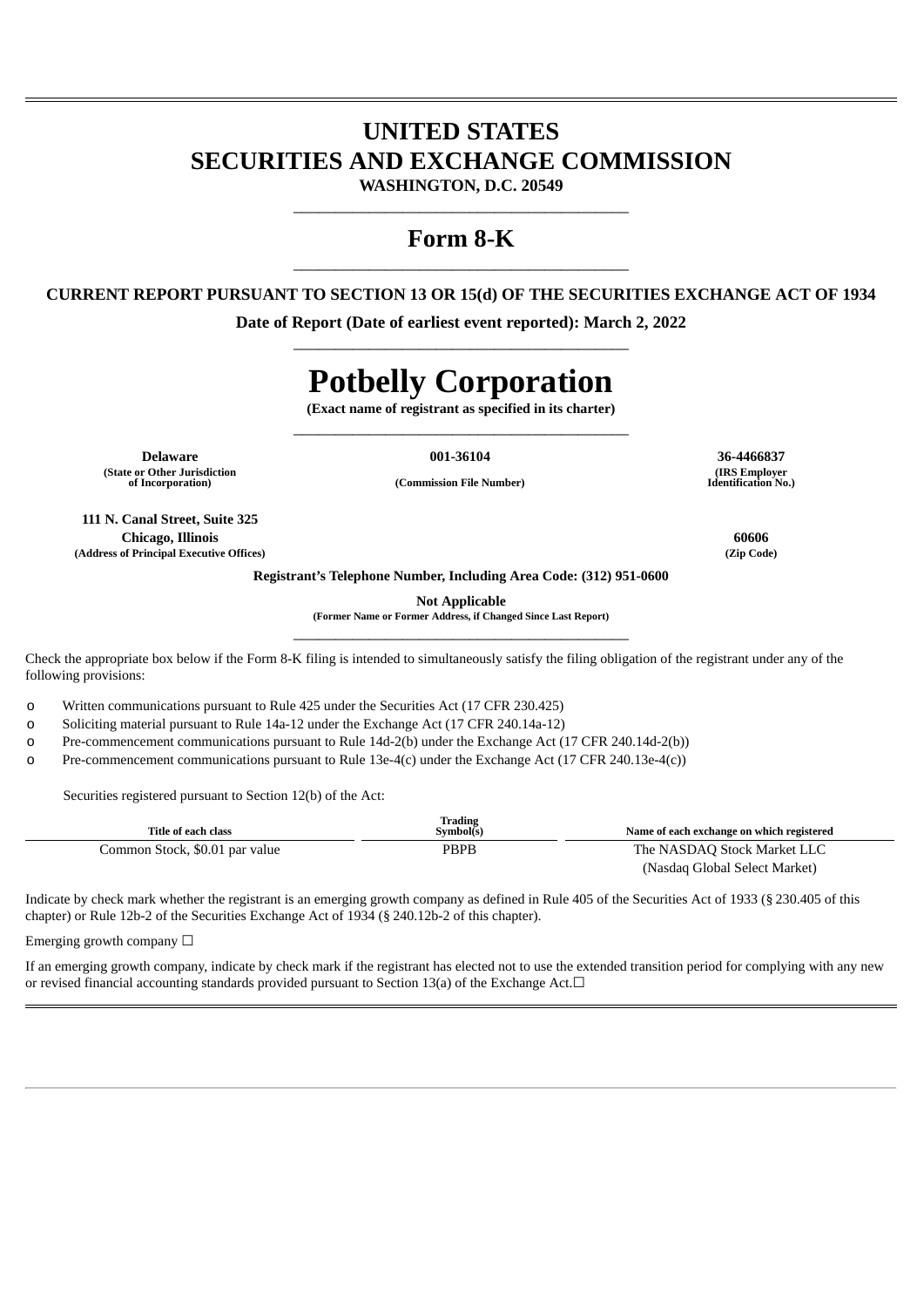### **Item 2.02. Results of Operations and Financial Condition.**

On March 2, 2022, Potbelly Corporation ("Potbelly") issued a press release disclosing earnings and other financial results for its fourth fiscal quarter and fiscal year ended December 26, 2021, and that as previously announced, its management would review these results in a conference call at 8:00 a.m. Eastern Time on March 3, 2022. The full text of the press release is furnished as Exhibit 99.1.

#### **Item 9.01. Financial Statements and Exhibits.**

(d) Exhibits.

| Exhibit<br>No. | <b>Description</b>                                                          |
|----------------|-----------------------------------------------------------------------------|
| 99.1           | <b>Potbelly Corporation Press Release dated March 2, 2022.</b>              |
| 104            | Cover Page Interactive Data File (embedded within the Inline XBRL document) |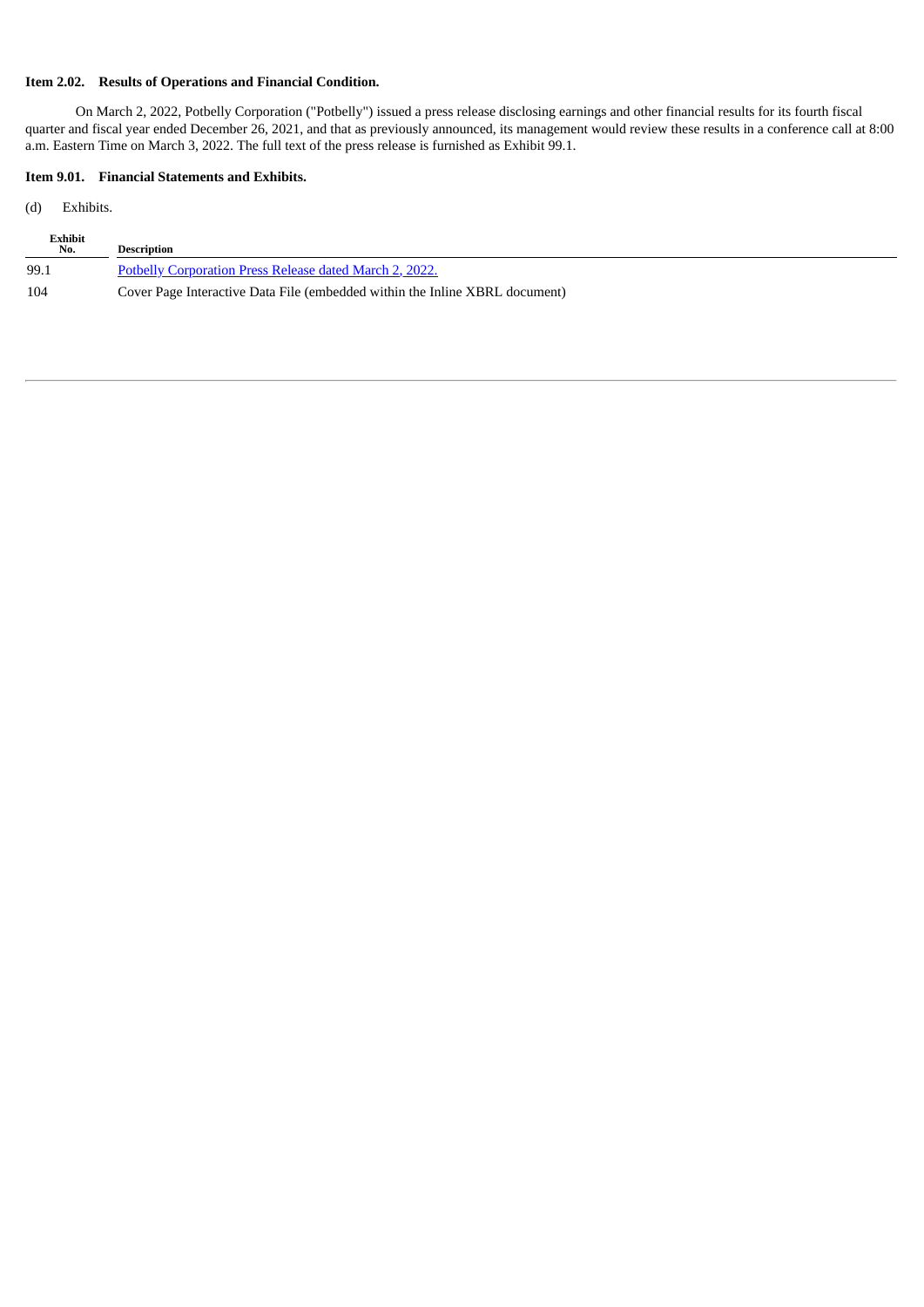#### **SIGNATURES**

Pursuant to the requirements of the Securities Exchange Act of 1934, the registrant has duly caused this report to be signed on its behalf by the undersigned hereunto duly authorized.

Date: March 2, 2022 **Potbelly Corporation**

By: /s/ Steven Cirulis

Name: Steven Cirulis<br>Title: Chief Financia Chief Financial Officer (Principal Financial Officer)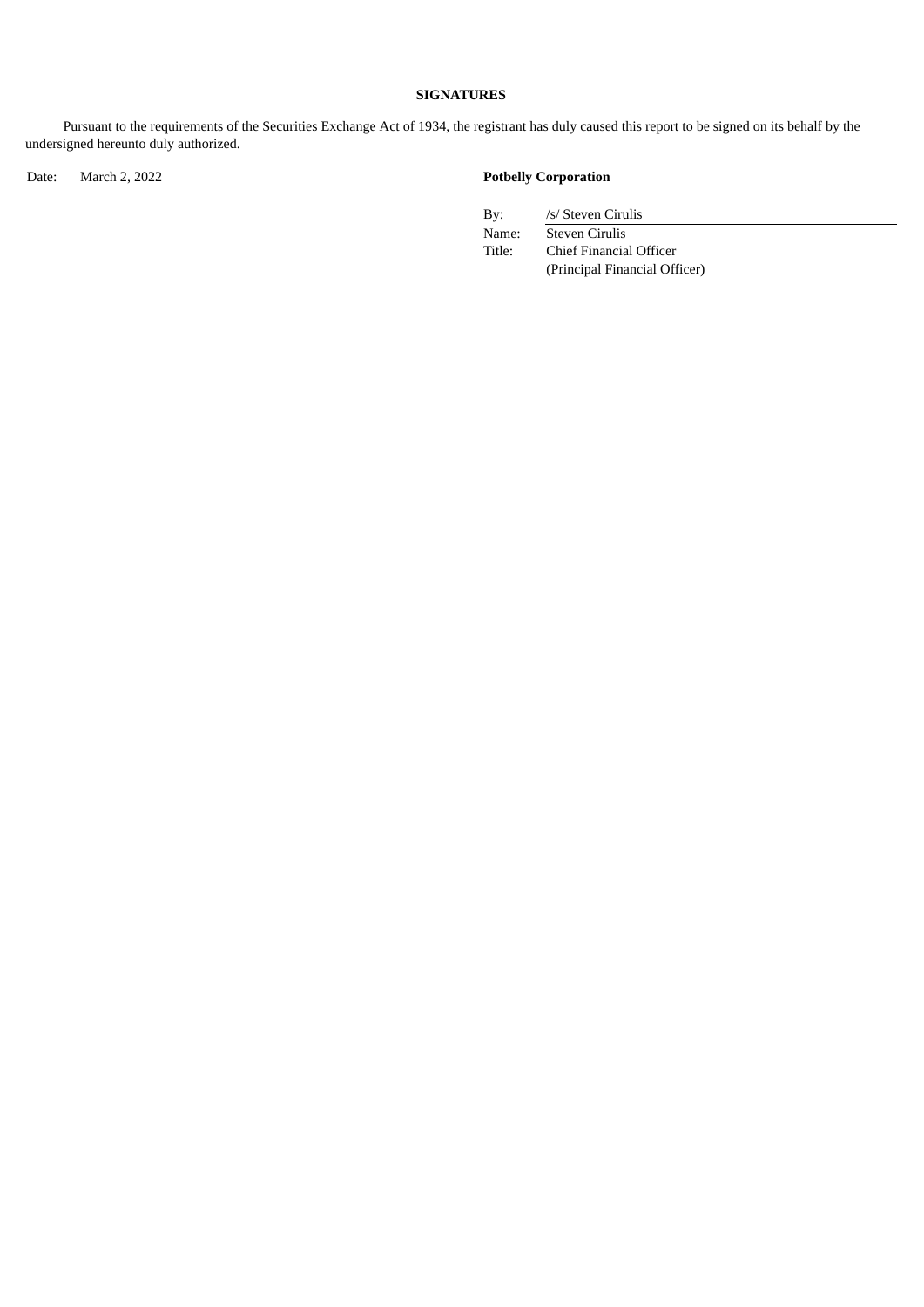

#### <span id="page-3-0"></span>**Potbelly Corporation Reports Results for Fourth Fiscal Quarter and Full Year 2021 and Provides Long-term Outlook**

*Finished fiscal 2021 with strong momentum, including fourth quarter same-store sales of +33.8%*

*Provides positive directional outlook for fiscal 2022, including double digit SSS growth*

*Announces 2024 growth targets and long-term unit potential of 2,000 units*

Chicago, IL. March 2, 2022 – Potbelly Corporation (NASDAQ: PBPB) **("Potbelly" or the "Company")**, the iconic neighborhood sandwich shop, today reported financial results for the fourth fiscal quarter and full year ended December 26, 2021.

The Company also provided its directional outlook for fiscal 2022 and several long-term growth targets. As Potbelly prepares to embark on its next phase of growth, the Company has announced its three-year strategic targets as well as its long-term unit potential, with the aim of unlocking the unique brand's full potential.

#### **3-Year Strategic Goals**

| 2024 Targets                                    |                                 |                               |  |  |  |  |  |  |  |
|-------------------------------------------------|---------------------------------|-------------------------------|--|--|--|--|--|--|--|
| Growth &<br><b>Profitability Targets</b>        | Average Unit Volumes (AUVs)     | $\cdot$ \$1.3 million         |  |  |  |  |  |  |  |
|                                                 | Shop Level Margins <sup>1</sup> | • Greater than $16\%$         |  |  |  |  |  |  |  |
| <b>Franchise Growth Acceleration</b>            | <b>Refranchising</b>            | • Approximately 25% of shops  |  |  |  |  |  |  |  |
| <b>Initiative</b>                               | Franchise Growth                | • 10% annual unit growth rate |  |  |  |  |  |  |  |
| <b>Long-Term Potential of 2,000 Total Units</b> |                                 |                               |  |  |  |  |  |  |  |

Bob Wright, President and Chief Executive Officer of Potbelly Corporation, commented, "Over the last year and a half, we have tirelessly executed against our Five-Pillar strategy, which helped us reshape many of the foundational elements that support the great Potbelly brand. This includes a new management team, new simplified menu, upgraded tech stack with enhanced app and web functionality, improved Perks Loyalty program, and a more sophisticated approach to media and local shop marketing. These initiatives not only helped guide us through the pandemic, but they also repositioned our platform to support significant growth and expansion moving forward. Potbelly is the sandwich shop with the craveable quality and good vibes of a first-class dive. Our unique combination of great food, awesome people and a fun environment is truly differentiated, and we believe it needs to be shared across the country. Therefore, today we are excited to announce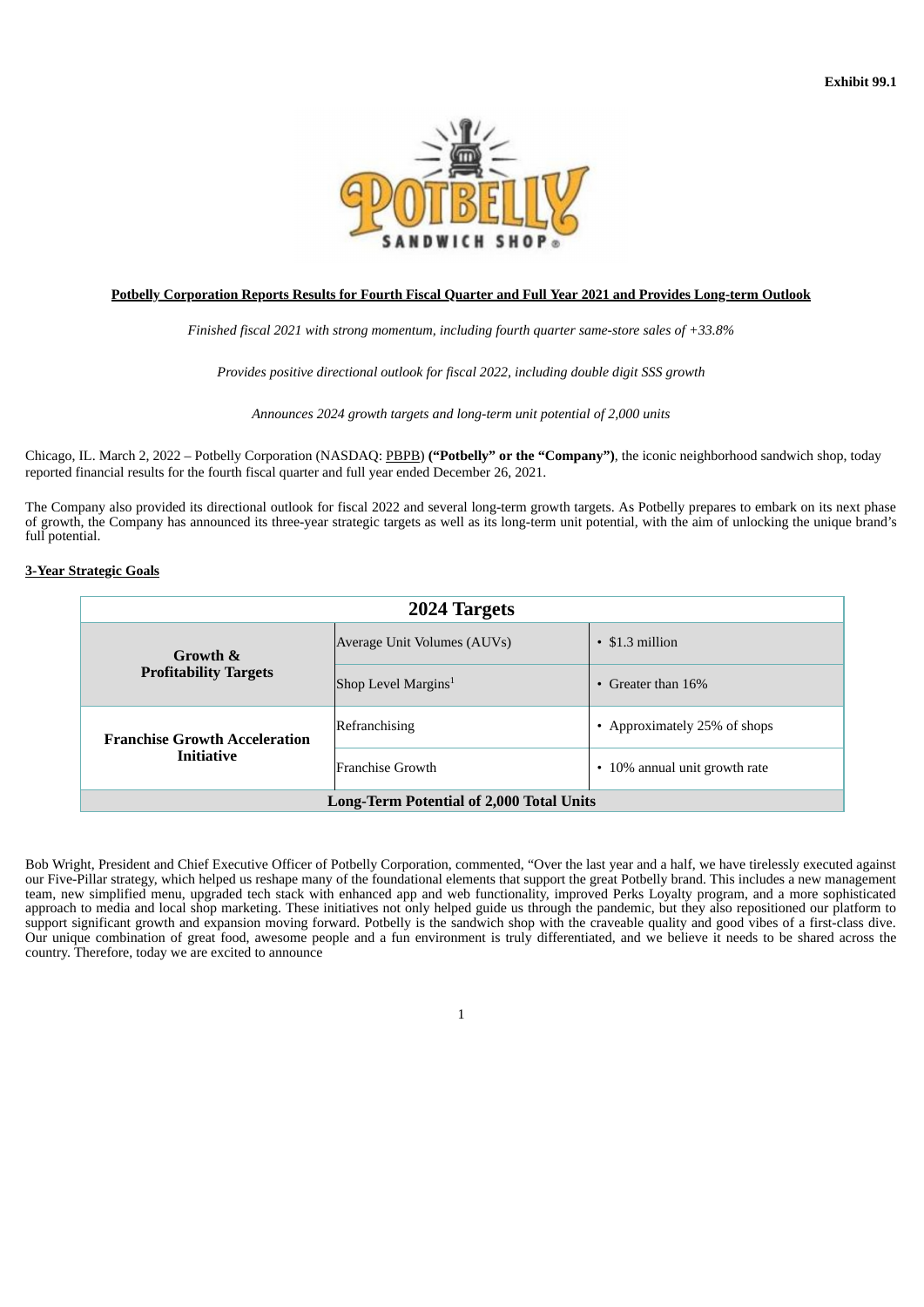our Franchise Growth Acceleration Initiative including a new long-term target to grow to over 2,000 units across the U.S. and our plan to refranchise approximately 25% of our shops over the next three years. Deals for refranchised shops are expected to include commitments for developing new shops to fully penetrate existing markets. We're also excited to release our 2024 growth and profitability targets, including: increasing AUVs to \$1.3 million, shop level margins to greater than 16%, and an annual unit growth rate of at least 10% through franchising. With Potbelly's iconic brand positioning, differentiated menu and loyal customer base, we are confident in our team's ability to unlock the Company's full potential."

#### **Fiscal 2021 Results**

#### **Key highlights for the thirteen weeks ended December 26, 2021, compared to December 27, 2020:**

- Total revenues increased by 37% to \$102.8 million compared to \$74.9 million.
- GAAP net loss attributable to Potbelly Corporation was (\$2.5) million, compared to a GAAP net loss of (\$16.4) million. GAAP diluted loss per share was (\$0.09) compared to a GAAP diluted loss per share of (\$0.68).
- Adjusted net loss<sup>1</sup> attributable to Potbelly Corporation was  $($1.6)$  million compared to an adjusted net loss<sup>1</sup> of  $($13.7)$  million. Adjusted diluted  $EPS<sup>1</sup>$  was a loss of (\$0.06) compared to an adjusted diluted  $EPS<sup>1</sup>$  loss of (\$0.57).
- EBITDA<sup>1</sup> increased significantly to \$1.3 million compared to an EBITDA<sup>1</sup> loss of (\$11.3) million.
- Adjusted EBITDA<sup>1</sup> improved meaningfully to \$2.6 million compared to Adjusted EBITDA<sup>1</sup> loss of (\$6.9) million, with third-consecutive quarter of positive Adjusted EBITDA<sup>1</sup>, despite macroeconomic challenges.
- On December 26, 2021, total liquidity was \$28.8 million, including \$14.4 million of cash on hand and \$14.4 million available under the revolving credit facility.

#### **Key highlights for the fifty-two weeks ended December 26, 2021, compared to December 27, 2020:**

- Total revenues increased by 30% to \$380.1 million compared to \$291.3 million.
- GAAP net loss attributable to Potbelly Corporation was (\$23.8) million, compared to a GAAP net loss of (\$65.4) million. GAAP diluted loss per share was (\$0.86) compared to a GAAP diluted loss per share of (\$2.74).
- Adjusted net loss<sup>1</sup> attributable to Potbelly Corporation was (\$14.4) million compared to an adjusted net loss<sup>1</sup> of (\$46.3) million. Adjusted diluted  $EPS<sup>1</sup>$  was a loss of (\$0.52) compared to an adjusted diluted  $EPS<sup>1</sup>$  loss of (\$1.94).
- EBITDA<sup>1</sup> increased significantly to  $(\$6.7)$  million compared to an EBITDA<sup>1</sup> loss of  $(\$51.0)$  million.
- Adjusted EBITDA<sup>1</sup> improved meaningfully to \$0.5 million compared to Adjusted EBITDA<sup>1</sup> loss of (\$32.7) million.

#### **2021 Strategic Successes:**

- Same-store sales (SSS) trends demonstrated meaningful strength, ending the year at +30.3% compared to the year ago period; SSS were relatively flat compared to 2019 levels.
- Same-store traffic improved +20.1% for the year compared to year ago period, with recovery across all shop types.
- Successful launch of the new tech stack and national rollout of new menu drove increased revenue, traffic, and higher average check.
- Significant progress against the Company's Five-Pillar strategy, with continued revenue strength in digital channels.

 $\overline{2}$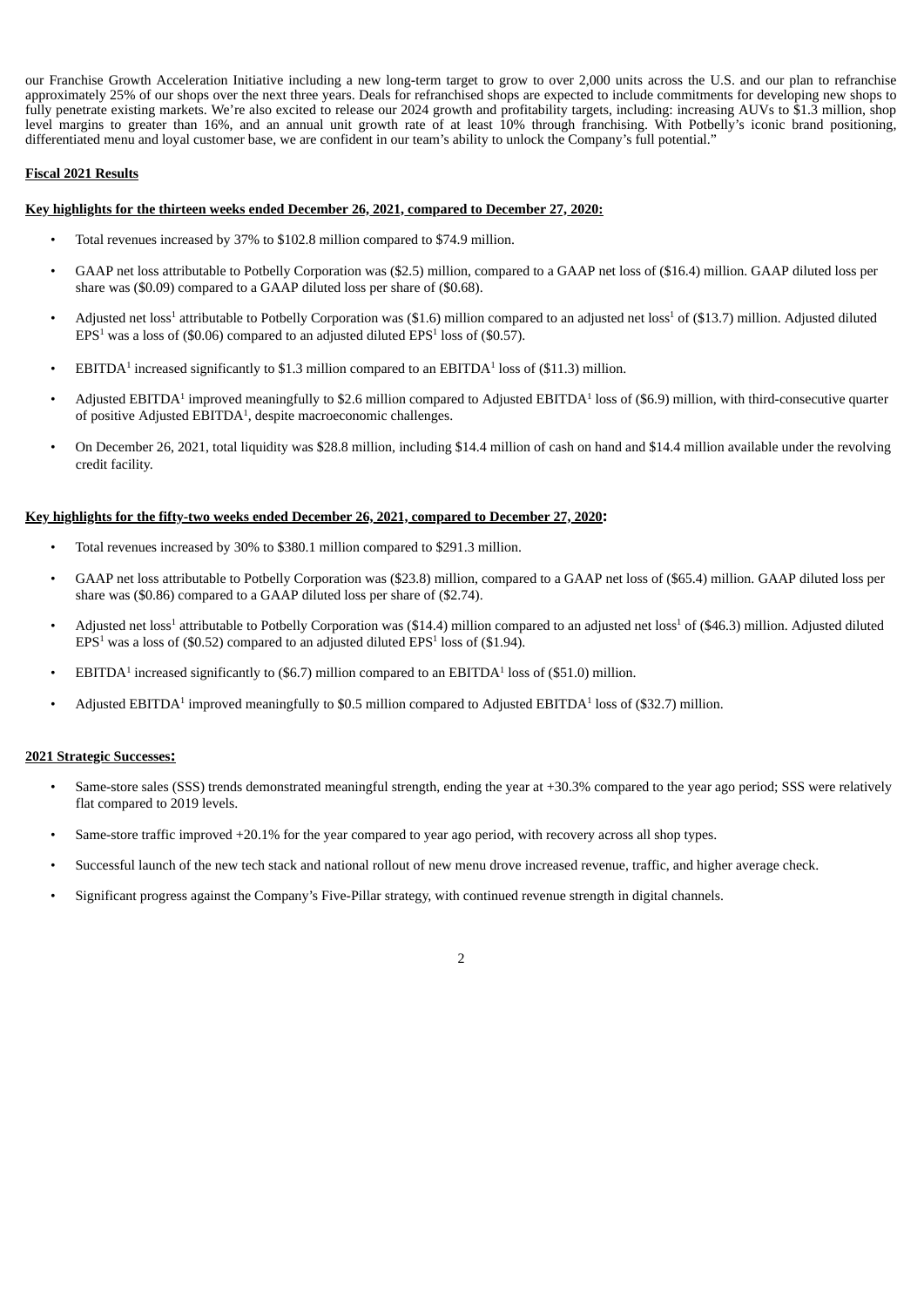- Completed buildout of the executive leadership team with the appointment of several key management team members in growth-focused positions.
- Maintained cost discipline first implemented in 2020, achieving targeted G&A as a percentage of sales to under 9%.

Mr. Wright continued, "We had exceptionally positive momentum as we exited 2021, driven by strong consumer demand and execution against our Five-Pillar Strategy. In the fourth quarter, we experienced record sales and expanded shop margins from the third quarter, driven by strong performance across all shop types. In parallel with continued favorable trends for in-shop dining, our digital channels remain robust and a critical segment of the business, representing nearly 36% of total sales for the year. We achieved positive Adjusted EBITDA for the third consecutive quarter and shop-level profitability for the fourth consecutive quarter, despite persistent inflationary pressures and labor challenges that we and the industry faced. The cost discipline we established at the beginning of the pandemic continues, and we made further progress throughout 2021 to offset cost headwinds, along with necessary price adjustments."

#### **2022 Outlook**

| <b>Fiscal Year 2022</b>               |                          |  |  |  |  |  |  |  |
|---------------------------------------|--------------------------|--|--|--|--|--|--|--|
| <b>Average Unit Volumes</b><br>(AUVs) | Record AUVs              |  |  |  |  |  |  |  |
| <b>Same-Store Sales (SSS)</b>         | Double-Digit Growth      |  |  |  |  |  |  |  |
| <b>Shop Level Margins</b>             | Low Double-Digit Margins |  |  |  |  |  |  |  |

Steve Cirulis, Chief Financial Officer, concluded, "As we begin executing our three-year growth plan, we have three key focus areas for 2022: 1) disciplined G&A and capital investments to set the foundation for future growth, 2) accelerated pursuit of our refranchising efforts, which will serve as a critical initial step to franchise growth, and 3) continued deployment of high-return strategic marketing, to further drive brand awareness and traffic. Although there is uncertainty related to COVID and ongoing inflationary pressures, our outlook for fiscal 2022 remains positive. Due to the short-term impact from Omicron and severe weather in January, we expect first quarter 2022 sales of \$95 million to \$98 million and shop level margins of between 3.5% to 5.5%. In recent weeks we have returned to the positive momentum we enjoyed as we exited 2021, having achieved SSS of +31.7% over the last five weeks. For the full year, we expect to achieve record AUVs, double-digit growth in same-store sales, and low double-digit shop level margins."

#### **Conference Call**

A conference call and audio webcast has been scheduled for 8:00 a.m. Eastern Time tomorrow, March 3, 2022, to discuss the fiscal fourth quarter and fullyear 2021 results. Investors, analysts, and members of the media interested in listening to the live presentation are encouraged to join a webcast of the call with accompanying presentation slides, available on the investor relations portion of the Company's website at www.potbelly.com. For those that cannot join the webcast, you can participate by dialing 1-877-407-0784 in the U.S. & Canada, or 1-201-689-8560 internationally, using the confirmation code of 13726794.

For those unable to participate, an audio replay will be available from 11:00 a.m. Eastern Time on Thursday, March 3, 2022, through midnight Thursday, March 10. 2022. To access the replay, please call 1-844-512-2921 (U.S. & Canada) or 1-412-317-6671 (International) and enter confirmation code 13726794. A web-based archive of the conference call will also be available on the Potbelly website.

#### **About Potbelly**

Potbelly Corporation is a neighborhood sandwich concept that has been feeding customers' smiles with warm, toasty sandwiches, signature salads, handdipped shakes and other fresh menu items, customized just the way customers want them, for more than 40 years. Potbelly promises Fresh, Fast & Friendly service in an environment that reflects the local neighborhood. Since opening its first shop in Chicago in 1977, Potbelly has expanded to neighborhoods across the country - with approximately 400 company-owned shops in the United States. Additionally, Potbelly franchisees operate over 40 shops in the United States. For more information, please visit our website at www.potbelly.com.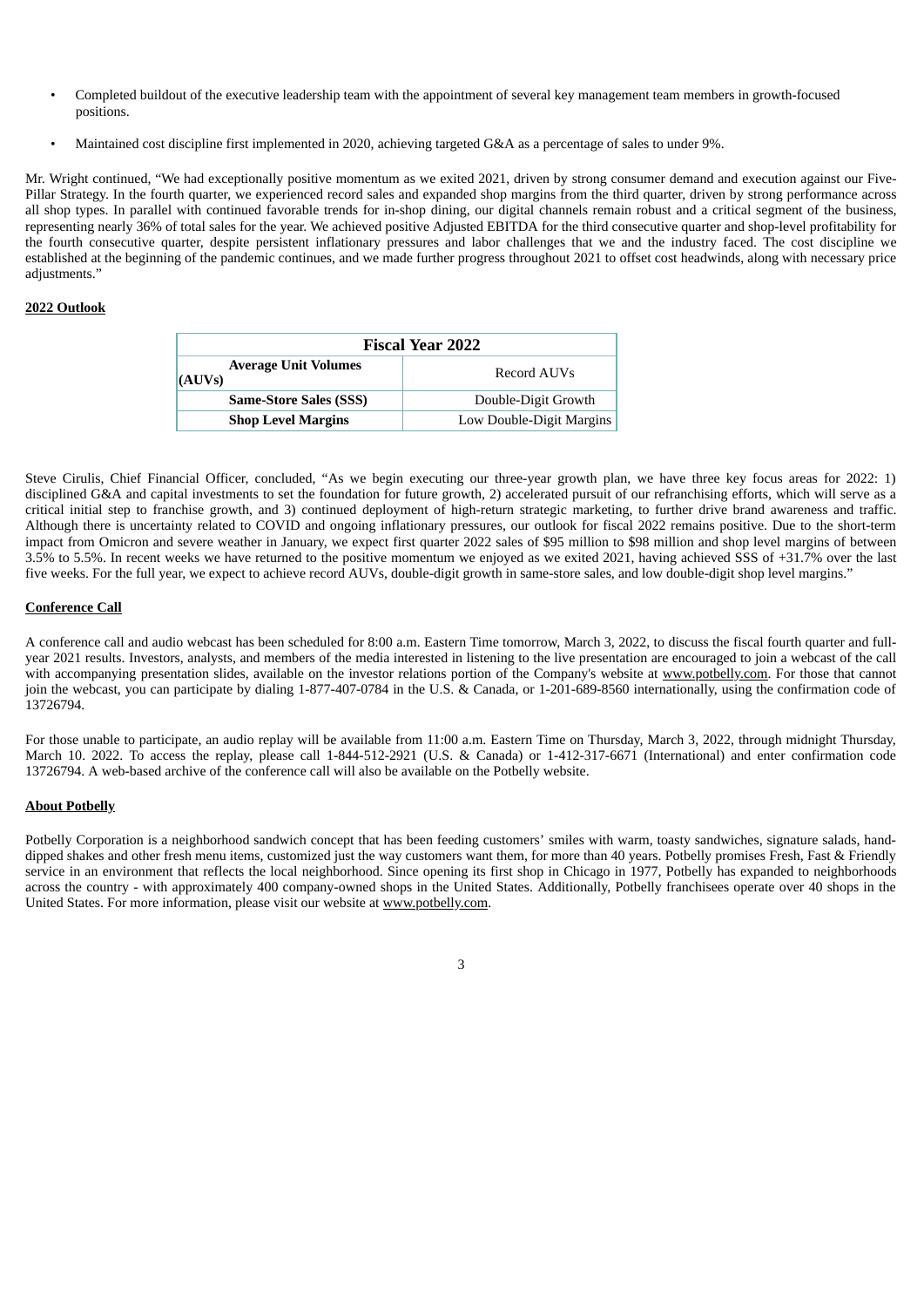#### **Definitions**

The following definitions apply to these terms as used throughout this press release:

- **Revenues** represents net company-operated sandwich shop sales and our franchise royalties and fees. Net company-operated shop sales consist of food and beverage sales, net of promotional allowances and employee meals. Franchise royalties and fees consist of an initial franchise fee, a franchise development agreement fee and royalty income from the franchisee.
- **Company-operated comparable store sales or same-store traffic** represents the change in year-over-year sales or transactions for the comparable company-operated store base open for 15 months or longer.
- **Average Unit Volumes (AUV)** represents the average sales of all company-operated shops which reported sales during the associated time period.
- **EBITDA** represents income before depreciation and amortization expense, interest expense and the provision for income taxes.
- **Adjusted EBITDA** represents income before depreciation and amortization expense, interest expense and the provision for income taxes, adjusted to eliminate the impact of other items, including certain non-cash as well as other items that we do not consider reflective of underlying business performance.
- **Shop-level profit (loss)** represents income (loss) from operations excluding franchise royalties and fees, general and administrative expenses, depreciation expense, pre-opening costs, restructuring costs and impairment, loss on the disposal of property and equipment and shop closures.
- **Shop-level profit (loss) margin** represents shop-level profit expressed as a percentage of net company-operated sandwich shop sales.
- **Adjusted net income (loss)** represents net income (loss), adjusted to eliminate the impact of restructuring costs, impairment, loss on the disposal of property and equipment, shop closures, and other items we do not consider representative of our ongoing operating performance, including the income tax effects of those adjustments and the change in our income tax valuation allowance.

#### **Non-GAAP Financial Measures 1**

We prepare our financial statements in accordance with Generally Accepted Accounting Principles ("GAAP"). Within this press release, we make reference to EBITDA, adjusted EBITDA, adjusted diluted EPS, adjusted net loss, shop-level profit, and shop-level profit margin, which are non-GAAP financial measures. The Company includes these non-GAAP financial measures because management believes they are useful to investors in that they provide for greater transparency with respect to supplemental information used by management in its financial and operational decision making.

Management uses adjusted EBITDA, adjusted net income and adjusted diluted EPS to evaluate the Company's performance and in order to have comparable financial results to analyze changes in our underlying business from quarter to quarter. Adjusted EBITDA, adjusted net income and adjusted diluted EPS exclude the impact of certain non-cash charges and other special items that affect the comparability of results in past quarters. Management uses shop-level profit and shop-level profit margin as key metrics to evaluate the profitability of incremental sales at our shops, to evaluate our shop performance across periods and to evaluate our shop financial performance against our competitors.

Accordingly, the Company believes the presentation of these non-GAAP financial measures, when used in conjunction with GAAP financial measures, is a useful financial analysis tool that can assist investors in assessing the Company's operating performance and underlying prospects. This analysis should not be considered in isolation or as a substitute for analysis of our results as reported under GAAP. This analysis, as well as the other information in this press release, should be read in conjunction with the Company's financial statements and footnotes contained in the documents that the Company files with the U.S. Securities and Exchange Commission. The non-GAAP financial measures used by the Company in this press release may be different from the methods used by other companies. For more information on the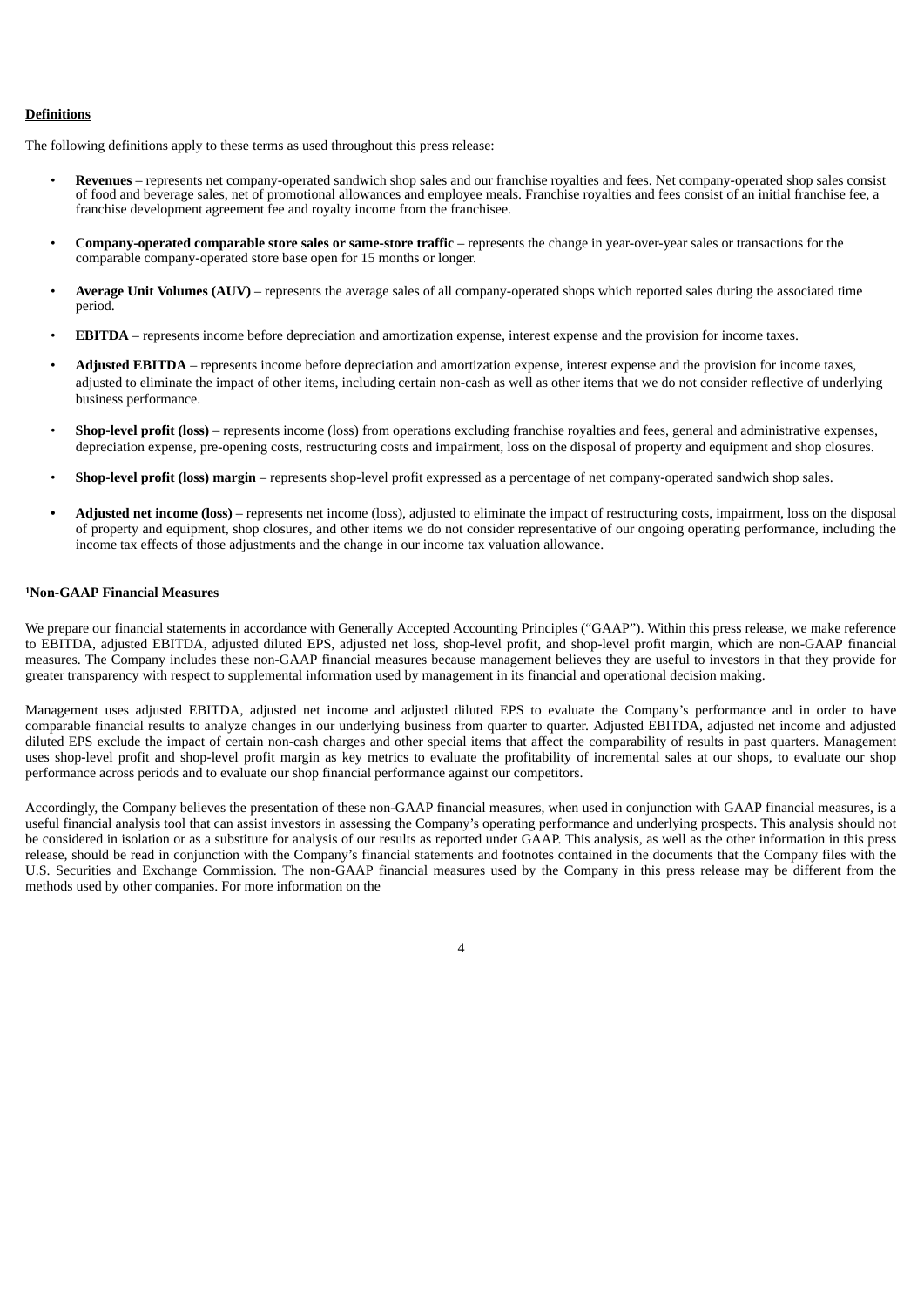non-GAAP financial measures, please refer to the table, "Reconciliation of Non-GAAP Financial Measures to GAAP Financial Measures."

Information reconciling forward-looking shop-level profit margin to GAAP financial measures is unavailable to the Company without unreasonable effort. The Company is not able to provide reconciliations of shop-level profit margins to GAAP financial measures because certain items required for such reconciliations are outside of the Company's control and/or cannot be reasonably predicted. These items include but are not limited to impairment charges, gain or loss on asset disposals, shop closure costs, and restructuring costs that are difficult to predict in advance in order to include in a GAAP estimate and may be significant.

#### **Forward-Looking Statements**

In addition to historical information, this press release contains forward-looking statements within the meaning of Section 27A of the Securities Act of 1933, as amended, Section 21E of the Securities Exchange Act of 1934, as amended and the Private Securities Litigation Reform Act of 1995. Forwardlooking statements, written, oral or otherwise made, represent the Company's expectation or belief concerning future events. Without limiting the foregoing, the words "believes," "expects," "may," "might," "will," "should," "seeks," "intends," "plans," "strives," "goal," "estimates," "forecasts," "projects" or "anticipates" or the negative of these terms and similar expressions are intended to identify forward-looking statements. Forward-looking statements included in this press release may include, among others, statements relating to our (i) future financial position and results of operations, including 2024 growth and profitability targets, (ii) business strategy, including investments in G&A growth, the refranchising of shops, expansion and deployment of high-return strategic marketing, (iii) ability to achieve future growth and deliver value for our shareholders, (iv) guidance for Q1 2022 sales and shop level margins and (v) outlook for 2022, including average unit volumes, same store sales, shop level margins and cash flow. By nature, forwardlooking statements involve risks and uncertainties that could cause actual results to differ materially from those projected or implied by the forward-looking statement, due to reasons including, but not limited to, risks related to the COVID-19 outbreak; compliance with our Credit Agreement covenants; competition; general economic conditions; our ability to successfully implement our business strategy; the success of our initiatives to increase sales and traffic; changes in commodity, energy and other costs; our ability to attract and retain management and employees; consumer reaction to industry-related public health issues and perceptions of food safety; our ability to manage our growth; reputational and brand issues; price and availability of commodities; consumer confidence and spending patterns; and weather conditions. In addition, there may be other factors of which we are presently unaware or that we currently deem immaterial that could cause our actual results to be materially different from the results referenced in the forward-looking statements. All forward-looking statements contained in this press release are qualified in their entirety by this cautionary statement. Although we believe that our plans, intentions and expectations are reasonable, we may not achieve our plans, intentions or expectations. Forward-looking statements are based on current expectations and assumptions and currently available data and are neither predictions nor guarantees of future events or performance. You should not place undue reliance on forward-looking statements, which speak only as of the date hereof. See "Risk Factors" and "Cautionary Statement on Forward-Looking Statements" included in our most recent annual report on Form 10-K and other risk factors described from time to time in subsequent quarterly reports on Form 10-Q or other subsequent filings, all of which are available on our website at www.potbelly.com. The Company undertakes no obligation to publicly update or revise any forward-looking statement as a result of new information, future events or otherwise, except as otherwise required by law.

Contact: Lisa Fortuna or Ashley Gruenberg Alpha IR Group 312-445-2870 PBPB@alpha-ir.com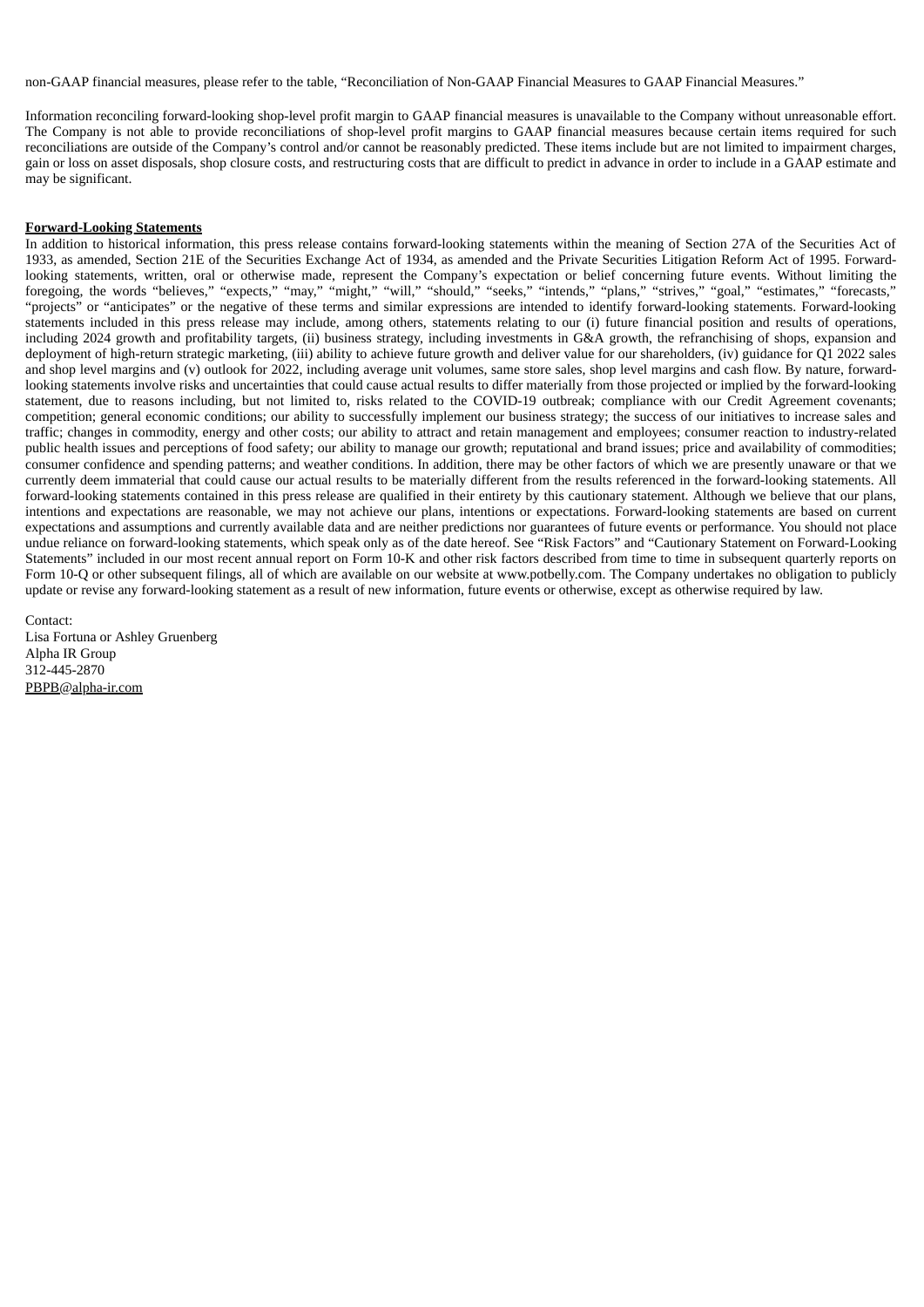#### **Potbelly Corporation Consolidated Statements of Operations and Margin Analysis – Unaudited (Amounts in thousands, except per share data)**

|                                                                      |                      | For the 13 Weeks Ended |                      |           |                   | For the 52 Weeks Ended |                      |                   |                      |           |                   |
|----------------------------------------------------------------------|----------------------|------------------------|----------------------|-----------|-------------------|------------------------|----------------------|-------------------|----------------------|-----------|-------------------|
|                                                                      | December 26,<br>2021 | $%$ of<br>Revenue      | December 27,<br>2020 |           | $%$ of<br>Revenue |                        | December 26,<br>2021 | $%$ of<br>Revenue | December 27.<br>2020 |           | $%$ of<br>Revenue |
| <b>Revenues</b>                                                      |                      |                        |                      |           |                   |                        |                      |                   |                      |           |                   |
| Sandwich shop sales, net                                             | 102,009<br>\$        | 99.2 %                 | \$                   | 74,324    | 99.3 %            | \$                     | 377,283              | 99.3 %            | \$                   | 289,337   | 99.3 %            |
| Franchise royalties and fees                                         | 795                  | 0.8                    |                      | 542       | 0.7               |                        | 2,769                | 0.7               |                      | 1,944     | 0.7               |
| <b>Total revenues</b>                                                | 102,804              | 100.0                  |                      | 74,866    | 100.0             |                        | 380,052              | 100.0             |                      | 291,281   | 100.0             |
| <b>Expenses</b>                                                      |                      |                        |                      |           |                   |                        |                      |                   |                      |           |                   |
| (Percentages stated as a percent of<br>sandwich shop sales, net)     |                      |                        |                      |           |                   |                        |                      |                   |                      |           |                   |
| Sandwich shop operating<br>expenses, excluding<br>depreciation       |                      |                        |                      |           |                   |                        |                      |                   |                      |           |                   |
| Food, beverage and<br>packaging costs                                | 29,000               | 28.4                   |                      | 21,151    | 28.5              |                        | 105,035              | 27.8              |                      | 82,154    | 28.4              |
| Labor and related expenses                                           | 33,437               | 32.8                   |                      | 27,151    | 36.5              |                        | 127,099              | 33.7              |                      | 105,241   | 36.4              |
| Occupancy expenses                                                   | 13,223               | 13.0                   |                      | 13,301    | 17.9              |                        | 53,821               | 14.3              |                      | 56,882    | 19.7              |
| Other operating expenses                                             | 14,922               | 14.6                   |                      | 13,173    | 17.7              |                        | 59,265               | 15.7              |                      | 49,054    | 17.0              |
| (Percentages stated as a percent of<br>total revenues)               |                      |                        |                      |           |                   |                        |                      |                   |                      |           |                   |
| Advertising                                                          | 1,259                | 1.2                    |                      | 226       | 0.3               |                        | 2,999                | 0.8               |                      | 1,020     | 0.4               |
| General and administrative<br>expenses                               | 9,012                | 8.8                    |                      | 6,689     | 8.9               |                        | 33,287               | 8.8               |                      | 33,989    | 11.7              |
| Depreciation expense                                                 | 3,572                | 3.5                    |                      | 4,720     | 6.3               |                        | 15,909               | 4.2               |                      | 19,830    | 6.8               |
| Pre-opening costs                                                    |                      | $\ast$                 |                      | 165       | 0.2               |                        |                      | $\ast$            |                      | 229       | 0.1               |
| Impairment, loss on disposal of<br>property and equipment and        |                      |                        |                      |           |                   |                        |                      |                   |                      |           |                   |
| shop closures                                                        | 628                  | 0.6<br>$\ast$          |                      | 2,744     | 3.7               |                        | 5,125                | 1.3<br>$\ast$     |                      | 12,346    | 4.2               |
| <b>Restructuring costs</b>                                           |                      |                        |                      | 1,668     | 2.2               |                        |                      |                   |                      | 1,668     | 0.6               |
| Total expenses                                                       | 105,053              | >100                   |                      | 90,988    | >100              |                        | 402,540              | >100              |                      | 362,413   | >100              |
| Loss from operations                                                 | (2,249)              | (2.2)                  |                      | (16, 122) | (21.5)            |                        | (22, 488)            | (5.9)             |                      | (71, 132) | (24.4)            |
| Interest expense, net                                                | 249                  | 0.2                    |                      | 346       | 0.5               |                        | 963                  | 0.3               |                      | 1,076     | 0.4               |
| Loss before income taxes                                             | (2, 498)             | (2.4)                  |                      | (16, 468) | (22.0)            |                        | (23, 451)            | (6.2)             |                      | (72, 208) | (24.8)            |
| Income tax expense (benefit)                                         | (57)                 | (0.1)                  |                      | 49        | 0.1               |                        | 172                  | $\ast$            |                      | (6,536)   | (2.2)             |
| Net loss                                                             | (2, 441)             | (2.4)                  |                      | (16, 517) | (22.1)            |                        | (23, 623)            | (6.2)             |                      | (65, 672) | (22.5)            |
| Net loss attributable to non-<br>controlling interest                | 42                   | $\ast$                 |                      | (90)      | (0.1)             |                        | 161                  | *                 |                      | (281)     | (0.1)             |
| <b>Net loss attributable to Potbelly</b><br>Corporation              | \$<br>(2, 483)       | $(2.4)$ %              | \$                   | (16, 427) | (21.9) %          | \$                     | (23,784)             | $(6.3)$ %         | \$                   | (65, 391) | $(22.4)$ %        |
| Net loss per common share<br>attributable to common<br>shareholders: |                      |                        |                      |           |                   |                        |                      |                   |                      |           |                   |
| <b>Basic</b>                                                         | \$<br>(0.09)         |                        | \$                   | (0.68)    |                   | \$                     | (0.86)               |                   | \$                   | (2.74)    |                   |
| Diluted                                                              | \$<br>(0.09)         |                        | \$                   | (0.68)    |                   | \$                     | (0.86)               |                   | \$                   | (2.74)    |                   |
| Weighted average common shares<br>outstanding:                       |                      |                        |                      |           |                   |                        |                      |                   |                      |           |                   |
| <b>Basic</b>                                                         | 28,372               |                        |                      | 24,220    |                   |                        | 27,640               |                   |                      | 23,899    |                   |
| Diluted                                                              | 28,372               |                        |                      | 24,220    |                   |                        | 27,640               |                   |                      | 23,899    |                   |

\*Amount is less than 0.1%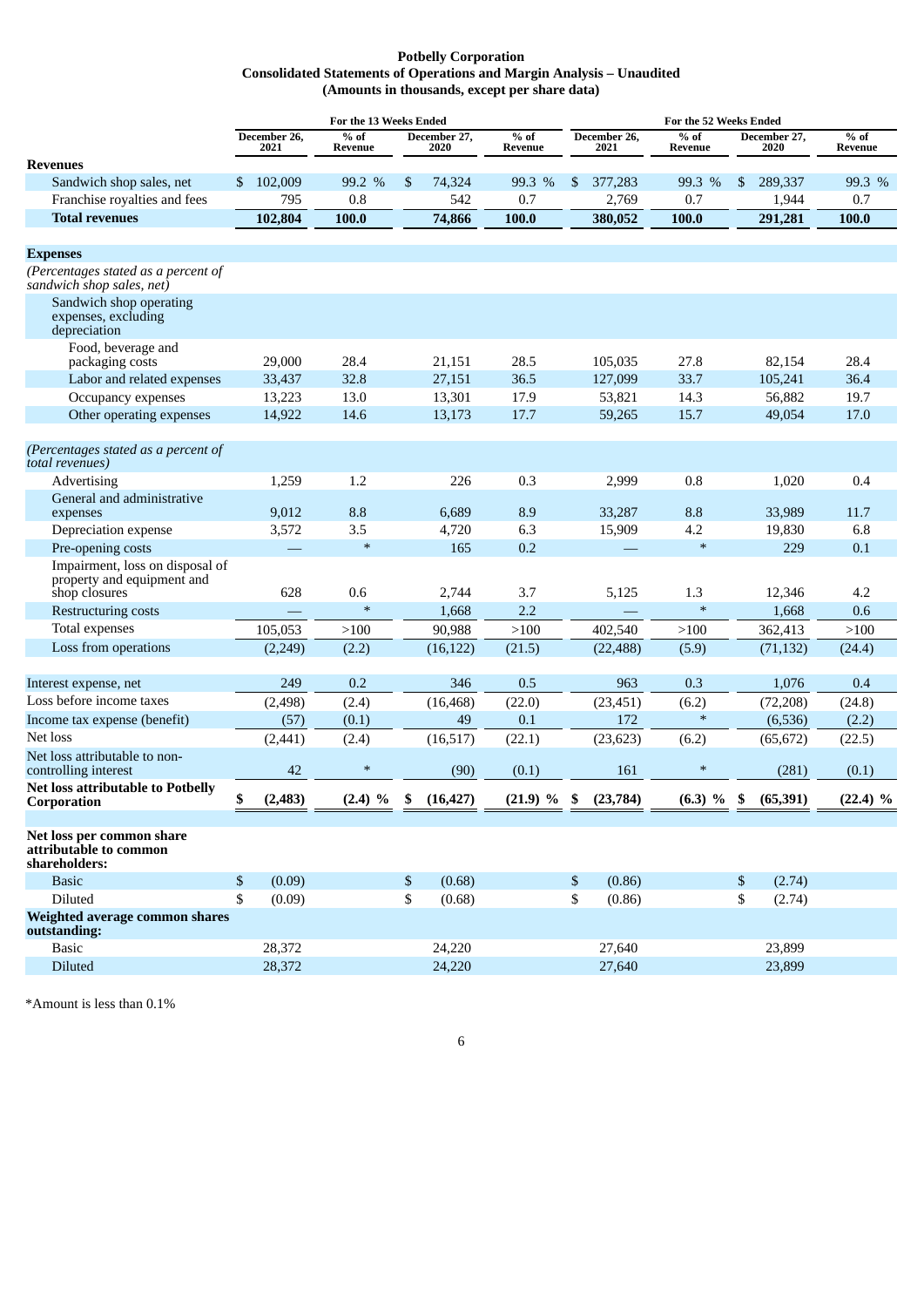#### **Potbelly Corporation Reconciliation of Non-GAAP Financial Measures to GAAP Financial Measures – Unaudited (Amounts in thousands, except per share data)**

|                                                                                     | For the 13 Weeks Ended |                          |                | For the 52 Weeks Ended   |                          |            |                          |
|-------------------------------------------------------------------------------------|------------------------|--------------------------|----------------|--------------------------|--------------------------|------------|--------------------------|
|                                                                                     |                        | <b>December 26, 2021</b> |                | <b>December 27, 2020</b> | <b>December 26, 2021</b> |            | <b>December 27, 2020</b> |
| Net loss attributable to Potbelly Corporation, as reported                          | \$                     | (2,483)                  | \$             | $(16, 427)$ \$           | $(23,784)$ \$            |            | (65, 391)                |
| Impairment, loss on disposal of property and equipment and<br>shop closures $(1)$   |                        | 628                      |                | 2,744                    | 5,125                    |            | 12,346                   |
| CEO transition costs $(2)$                                                          |                        |                          |                |                          |                          |            | 769                      |
| Proxy related costs(3)                                                              |                        |                          |                |                          |                          |            | 1,039                    |
| Restructuring costs <sup>(4)</sup>                                                  |                        |                          |                | 1,668                    |                          |            | 1,668                    |
| Total adjustments before income tax                                                 |                        | 628                      |                | 4,412                    | 5,125                    |            | 15,822                   |
| Income tax adjustments <sup>(5)</sup>                                               |                        | 276                      |                | (1,671)                  | 4,222                    |            | 3,281                    |
| Total adjustments after income tax                                                  |                        | 904                      |                | 2,741                    | 9,347                    |            | 19,103                   |
| Adjusted net loss attributable to Potbelly Corporation                              | \$                     | (1,579)                  | \$             | $(13,686)$ \$            | (14, 437)                | \$         | (46, 288)                |
|                                                                                     |                        |                          |                |                          |                          |            |                          |
| Net loss attributable to Potbelly Corporation per share, basic                      | \$                     | $(0.09)$ \$              |                | $(0.68)$ \$              | $(0.86)$ \$              |            | 2.74                     |
| Net loss attributable to Potbelly Corporation per share, diluted                    | $\mathbb{S}$           | $(0.09)$ \$              |                | $(0.68)$ \$              | $(0.86)$ \$              |            | 2.74                     |
| Adjusted net loss attributable to Potbelly Corporation per share,<br>basic          | $\mathbb{S}$           | $(0.06)$ \$              |                | $(0.57)$ \$              | $(0.52)$ \$              |            | (1.94)                   |
| Adjusted net loss attributable to Potbelly Corporation per share,<br>diluted        | \$                     | $(0.06)$ \$              |                | $(0.57)$ \$              | $(0.52)$ \$              |            | (1.94)                   |
|                                                                                     |                        |                          |                |                          |                          |            |                          |
| Shares used in computing adjusted net loss attributable to Potbelly<br>Corporation: |                        |                          |                |                          |                          |            |                          |
| <b>Basic</b>                                                                        |                        | 28,372                   |                | 24,220                   | 27,640                   |            | 23,899                   |
| Diluted                                                                             |                        | 28,372                   |                | 24,220                   | 27,640                   |            | 23,899                   |
|                                                                                     |                        | For the 13 Weeks Ended   |                |                          | For the 52 Weeks Ended   |            |                          |
|                                                                                     |                        | <b>December 26, 2021</b> |                | December 27, 2020        | <b>December 26, 2021</b> |            | December 27, 2020        |
| Net loss attributable to Potbelly Corporation, as reported                          | \$                     | $(2,483)$ \$             |                | $(16, 427)$ \$           | $(23,784)$ \$            |            | (65, 391)                |
| Depreciation expense                                                                |                        | 3,572                    |                | 4,720                    | 15,909                   |            | 19,830                   |
| Interest expense, net                                                               |                        | 249                      |                | 346                      | 963                      |            | 1,076                    |
| Income tax expense (benefit)                                                        |                        | (57)                     |                | 49                       | 172                      |            | (6,536)                  |
| <b>EBITDA</b>                                                                       | $\mathbb{S}$           | 1,281                    | $\mathfrak{s}$ | $(11,312)$ \$            | $(6,740)$ \$             |            | (51, 021)                |
| Impairment, loss on disposal of property and equipment and<br>shop closures $(1)$   |                        | 628                      |                | 2,744                    | 5,125                    |            | 12,346                   |
| Stock-based compensation                                                            |                        | 649                      |                | 35                       | 2,137                    |            | 2,515                    |
| CEO transition costs $(2)$                                                          |                        |                          |                |                          |                          |            | 769                      |
| Proxy related costs(3)                                                              |                        |                          |                |                          |                          |            | 1,039                    |
| Restructuring costs <sup>(4)</sup>                                                  |                        |                          |                | 1,668                    | \$                       |            | 1,668                    |
| <b>Adjusted EBITDA</b>                                                              | \$                     | 2.558                    | $\mathfrak{S}$ | $(6,865)$ \$             | 522                      | $\sqrt{3}$ | (32, 684)                |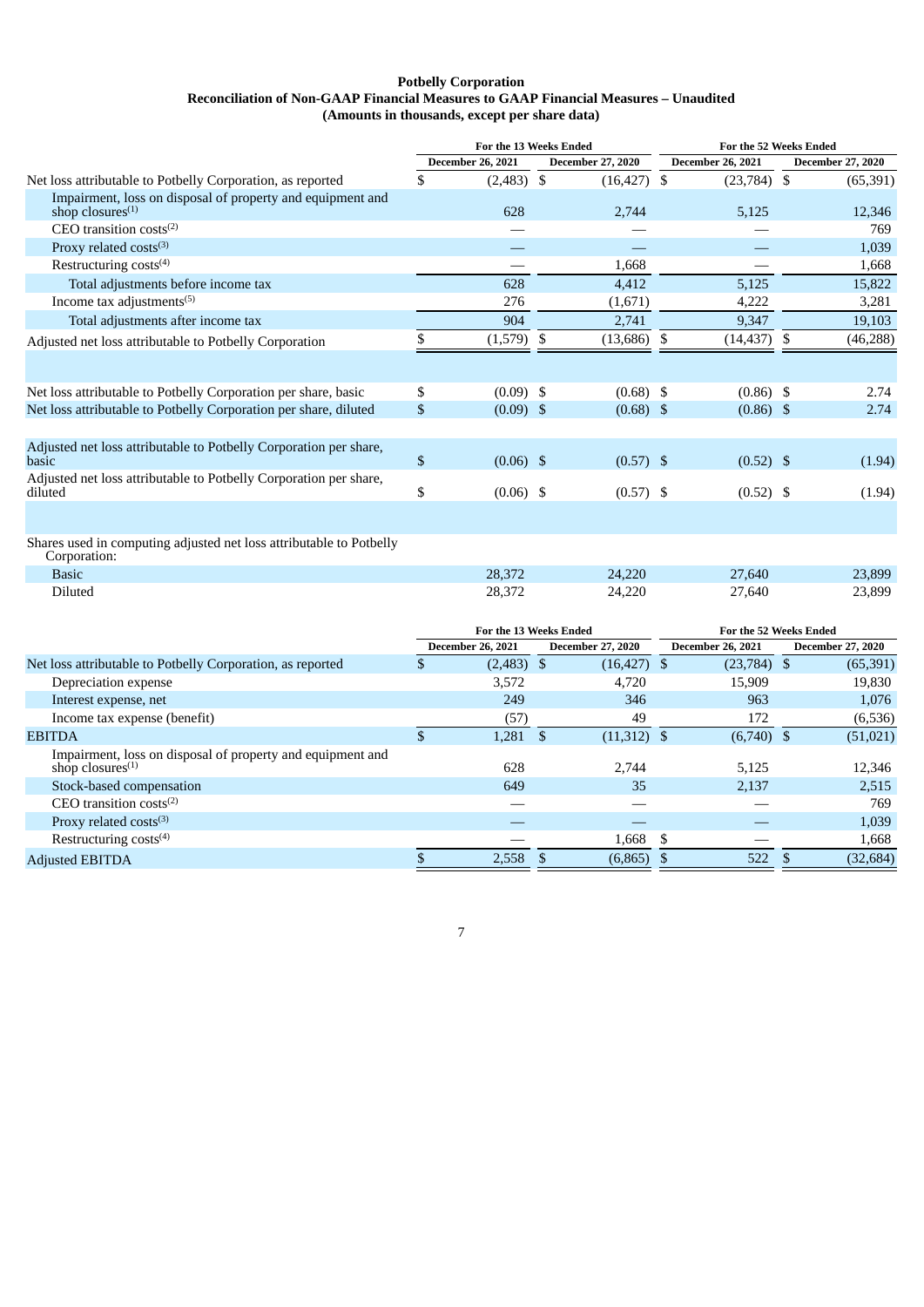#### **Potbelly Corporation Reconciliation of Non-GAAP Financial Measures to GAAP Financial Measures – Unaudited (Amounts in thousands, except per share data)**

|                                                                             | For the 13 Weeks Ended   |         |                          |                          | For the 52 Weeks Ended |           |                          |           |  |  |
|-----------------------------------------------------------------------------|--------------------------|---------|--------------------------|--------------------------|------------------------|-----------|--------------------------|-----------|--|--|
|                                                                             | <b>December 26, 2021</b> |         | <b>December 27, 2020</b> | <b>December 26, 2021</b> |                        |           | <b>December 27, 2020</b> |           |  |  |
| Loss from operations                                                        |                          | (2,249) | \$.                      | (16, 122)                | \$.                    | (22, 488) | \$                       | (71, 132) |  |  |
| Less: Franchise royalties and fees                                          |                          | 795     |                          | 542                      |                        | 2,769     |                          | 1,944     |  |  |
| Advertising                                                                 |                          | 1,259   |                          | 226                      |                        | 2,999     |                          | 1,020     |  |  |
| General and administrative expenses                                         |                          | 9,012   |                          | 6,689                    |                        | 33,287    |                          | 33,989    |  |  |
| Depreciation expense                                                        |                          | 3,572   |                          | 4,720                    |                        | 15,909    |                          | 19,830    |  |  |
| Pre-opening costs                                                           |                          |         |                          | 165                      |                        |           |                          | 229       |  |  |
| Impairment, loss on disposal of property and equipment<br>and shop closures |                          | 628     |                          | 2.744                    |                        | 5,125     |                          | 12,346    |  |  |
| Restructuring costs                                                         |                          |         | S                        | 1,668                    | \$                     |           | \$                       | 1,668     |  |  |
| Shop-level profit (loss) $[Y]$                                              |                          | 11,427  | \$.                      | (452)                    | Эħ                     | 32,063    | \$                       | (3,994)   |  |  |
| Total revenues                                                              |                          | 102,804 | S.                       | 74,866                   | \$.                    | 380,052   | \$.                      | 291,281   |  |  |
| Less: Franchise royalties and fees                                          |                          | 795     |                          | 542                      |                        | 2,769     |                          | 1,944     |  |  |
| Sandwich shop sales, net $[X]$                                              |                          | 102,009 |                          | 74,324                   |                        | 377,283   |                          | 289,337   |  |  |
| Shop-level profit (loss) margin $[Y \div X]$                                |                          | 11.2 %  |                          | (0.6)%                   |                        | 8.5 %     |                          | $(1.4)\%$ |  |  |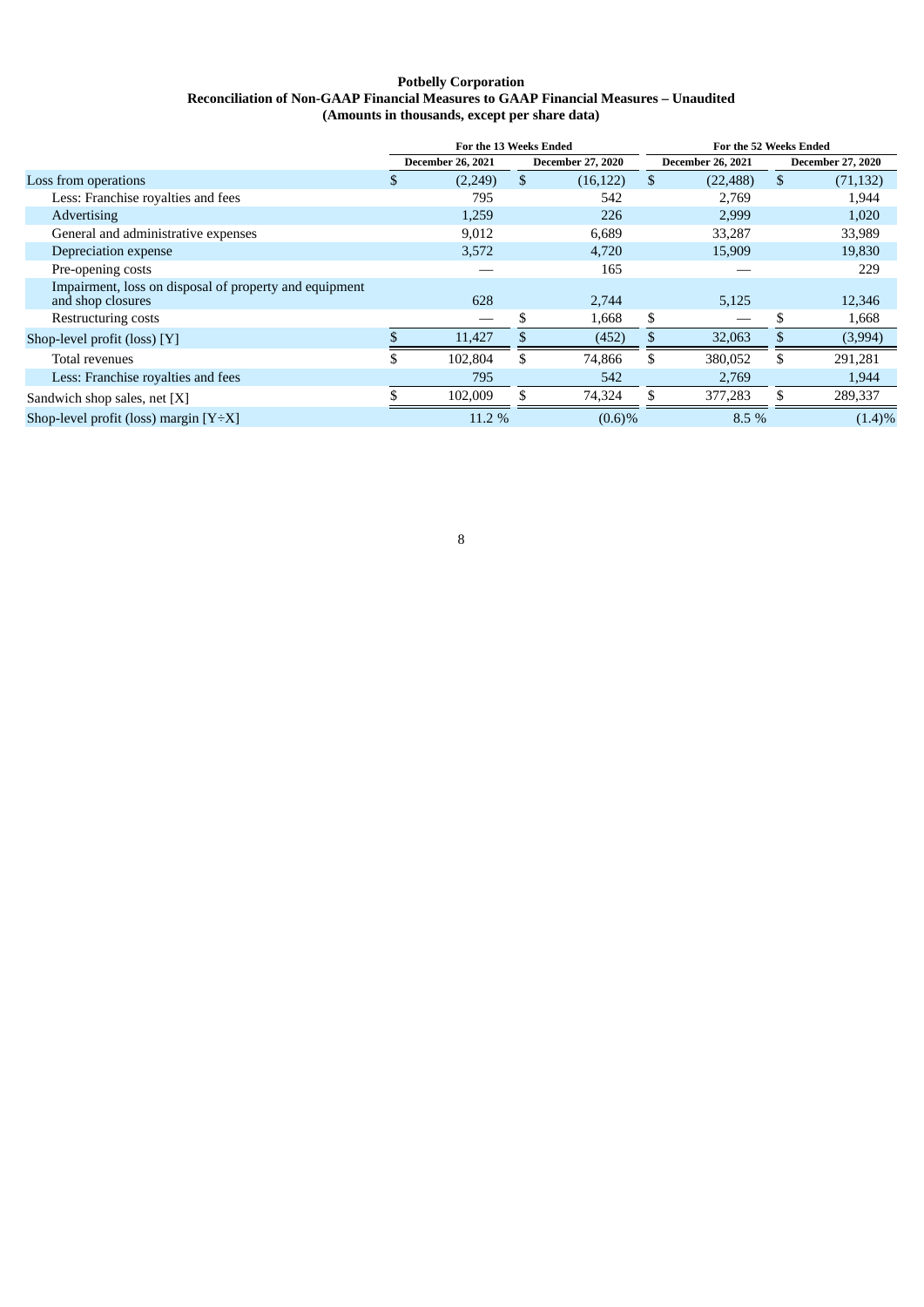#### **Potbelly Corporation Consolidated Selected Balance Sheet Data and Selected Operating Data – Unaudited (Amounts in thousands, except per share data)**

|                                        | <b>December 26, 2021</b> | <b>December 27, 2020</b> |
|----------------------------------------|--------------------------|--------------------------|
| <b>Selected Balance Sheet Data</b>     |                          |                          |
| Cash and cash equivalents              | 14,353                   | 11,126                   |
| Total assets                           | 253,237                  | 283,357                  |
| Current portion of long-term debt      | 2,333                    | 333                      |
| Long-term debt, net of current portion | 17,517                   | 15,953                   |
| <b>Total liabilities</b>               | 255,654                  | 277,862                  |
| Total equity (deficit)                 | (2, 417)                 | 5,495                    |

|                                         |                          | For the 13 Weeks Ended   | For the 52 Weeks Ended   |                          |  |  |
|-----------------------------------------|--------------------------|--------------------------|--------------------------|--------------------------|--|--|
|                                         | <b>December 26, 2021</b> | <b>December 27, 2020</b> | <b>December 26, 2021</b> | <b>December 27, 2020</b> |  |  |
| <b>Selected Operating Data</b>          |                          |                          |                          |                          |  |  |
| Shop Activity:                          |                          |                          |                          |                          |  |  |
| Company-operated shops, end of period   | 397                      | 400                      | 397                      | 400                      |  |  |
| Franchise shops, end of period          | 46                       | 46                       | 46                       | 46                       |  |  |
| Revenue Data:                           |                          |                          |                          |                          |  |  |
| Company-operated comparable store sales | 33.8 %                   | (19.7)%                  | 30.3 %                   | $(24.7)\%$               |  |  |